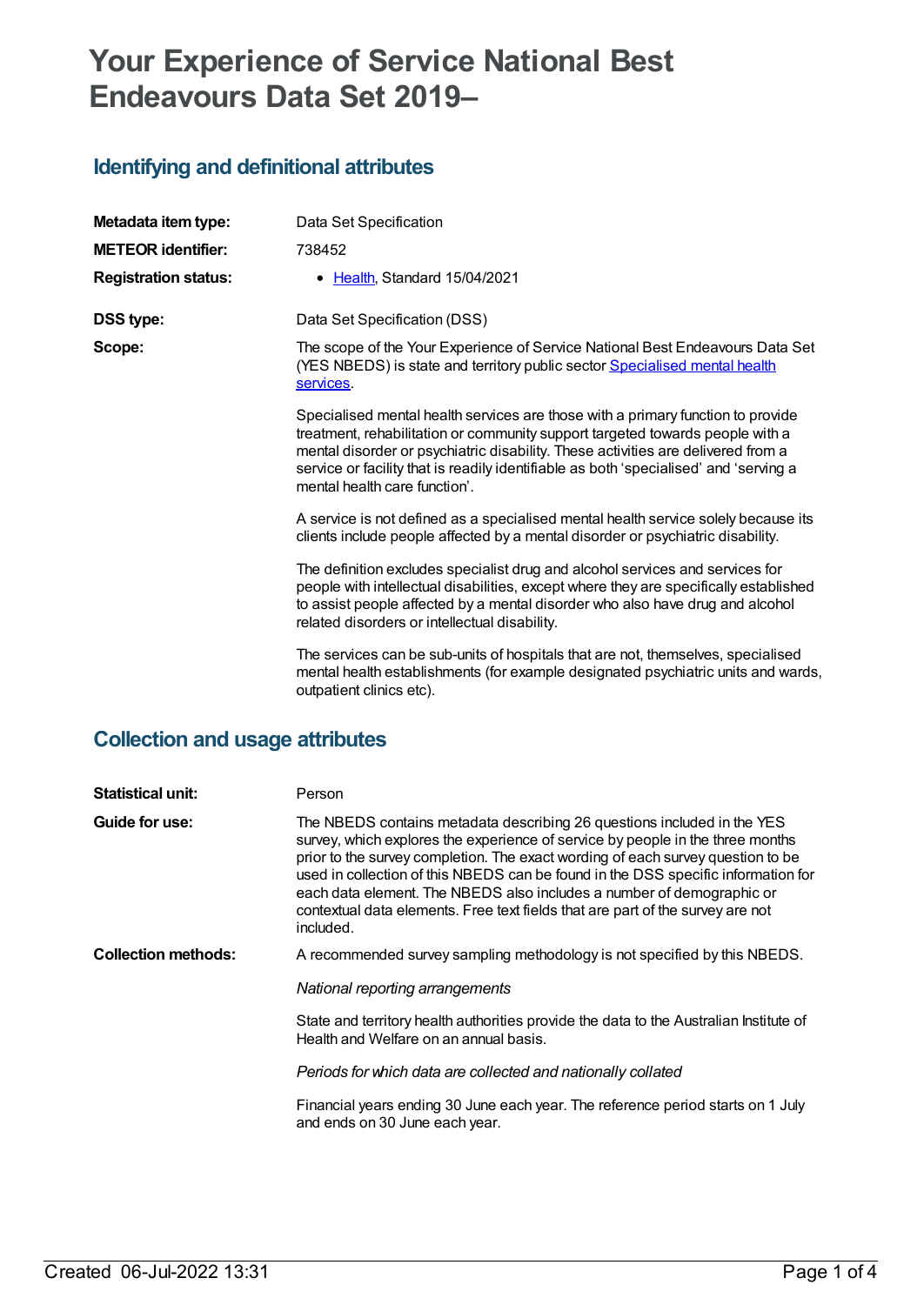**Comments:** Glossary terms that are relevant to this data set are included here: **[Admitted](https://meteor.aihw.gov.au/content/409067) patient mental health care service [Ambulatory](https://meteor.aihw.gov.au/content/699980) mental health care service Mental health [consumer](https://meteor.aihw.gov.au/content/515275) [Residential](https://meteor.aihw.gov.au/content/373049) mental health care service** The YES survey instrument is available for use by appropriate organisations that

enter a licensing agreement specifying conditions of use. The survey instrument, detailed additional user guidelines and mandatory licensing arrangements are available on the Mental health services in Australia website (AIHW 2016).

#### **Source and reference attributes**

| <b>Submitting organisation:</b> | Mental Health Information Strategy Standing Committee                                                                                                                                                                                                                                                                                                                                                                          |
|---------------------------------|--------------------------------------------------------------------------------------------------------------------------------------------------------------------------------------------------------------------------------------------------------------------------------------------------------------------------------------------------------------------------------------------------------------------------------|
| Steward:                        | <b>Australian Institute of Health and Welfare</b>                                                                                                                                                                                                                                                                                                                                                                              |
| Origin:                         | This survey was developed under the guidance of the Mental Health Information<br>Strategy Standing Committee (MHISSC) as part of the Commonwealth Consumer<br>Experiences of Care project. It aims to give effect to the commitments in the Fourth National<br>Mental Health Plan to strengthen the focus of the mental health sector on measures of consumer<br>experiences of care.                                          |
|                                 | The Victorian Department of Health was contracted to deliver this project by the<br>then Australian Government Department of Health and Ageing.                                                                                                                                                                                                                                                                                |
| <b>Reference documents:</b>     | AIHW (Australian Institute of Health and Welfare) 2016. Mental health services in<br>Australia, Your Experience of Service survey instrument. Canberra. Viewed<br>4 February 2021, https://www.aihw.gov.au/reports/mental-health-services/mental-<br>health-services-in-australia/national-mental-health-committees/mental-health-<br>information-strategy-standing-committee/your-experience-of-service-survey-<br>instrument |

### **Relational attributes**

| Related metadata | Supersedes Your Experience of Service National Best Endeavours Data Set |
|------------------|-------------------------------------------------------------------------|
| references:      |                                                                         |
|                  | • Health, Superseded 15/04/2021                                         |

## **Metadata items in this Data Set Specification** Show more detail

| <b>Seq</b><br>No. | Metadata item                                                                                               | <b>Obligation Max</b> | <b>occurs</b> |
|-------------------|-------------------------------------------------------------------------------------------------------------|-----------------------|---------------|
| 1                 | Person-felt welcome, 5 point frequency scale code N                                                         | Mandatory             | 1             |
| 2                 | Person—respect shown for how feeling, 5 point frequency scale code N                                        | Mandatory             | -1            |
| 3                 | Person-felt safe, 5 point frequency scale code N                                                            | Mandatory             | -1            |
| 4                 | Person-privacy was respected, 5 point frequency scale code N                                                | Mandatory             | -1            |
| 5                 | Person—staff showed hopefulness for future, 5 point frequency scale code N                                  | Mandatory             | -1            |
| 6                 | <u>Person—individuality and values were respected, 5 point frequency scale code N</u>                       | Mandatory             | -1            |
| 7                 | Person—staff effort to be available when wanted, 5 point frequency scale code N                             | Mandatory             | -1            |
| 8                 | <u>Person—access to treating doctor or psychiatrist, 5 point frequency scale code N</u>                     | Mandatory             | -1            |
| 9                 | Person-fair treatment if a complaint was made, 5 point frequency scale code N                               | Mandatory             | -1            |
| 10                | Person—opinions about involvement of family or friends in care respected, 5 point<br>frequency scale code N | Mandatory             | -1            |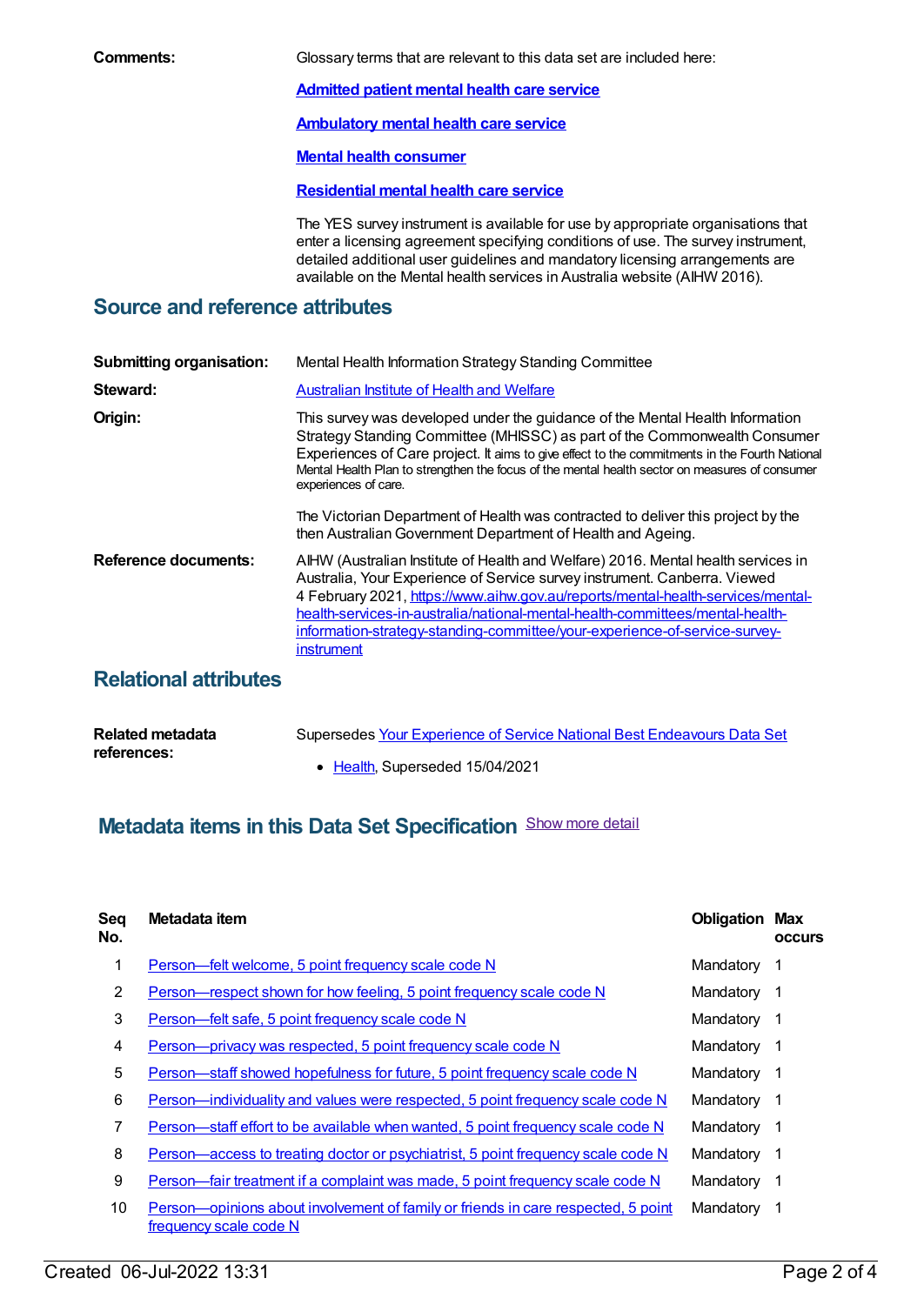| 11                | Person—facilities and environment met needs, 5 point frequency scale code N                                   | Mandatory     | -1                      |
|-------------------|---------------------------------------------------------------------------------------------------------------|---------------|-------------------------|
| $12 \overline{ }$ | Person-listened to in all aspects of care and treatment, 5 point frequency scale<br>code N                    | Mandatory     | $\overline{1}$          |
| 13                | Person-staff teamwork in care and treatment, 5 point frequency scale code N                                   | Mandatory     | $\overline{1}$          |
| 14                | Person-staff discussed effects of medication and treatments, 5 point frequency<br>scale code N                | Mandatory     | - 1                     |
| 15                | Person—opportunity to discuss progress with staff, 5 point frequency scale code N                             | Mandatory     | $\overline{1}$          |
| 16                | Person-activities that suited, 5 point frequency scale code N                                                 | Mandatory     | $\overline{1}$          |
| 17                | Person—family and carers given opportunity for involvement, 5 point frequency<br>scale code N                 | Mandatory     | $\overline{\mathbf{1}}$ |
| 18                | Person-information given about service, 5 point performance scale code N                                      | Mandatory     | - 1                     |
| 19                | Person—explanation of rights and responsibilities, 5 point performance scale code<br>$\underline{\mathbf{N}}$ | Mandatory     | $\overline{1}$          |
| 20                | Person-access to peer support, 5 point performance scale code N                                               | Mandatory     | $\overline{1}$          |
| 21                | Person-needs considered in development of a care plan, 5 point performance<br>scale code N                    | Mandatory     | - 1                     |
| 22                | Person-convenience of location, 5 point performance scale code N                                              | Mandatory     | - 1                     |
| 23                | Person—effect on hopefulness for future, 5 point performance scale code N                                     | Mandatory     | $\overline{1}$          |
| 24                | Person—effect of service on ability to manage day to day life, 5 point performance<br>scale code N            | Mandatory     | $\overline{1}$          |
| 25                | Person—effect of service on overall well-being, 5 point performance scale code N                              | Mandatory     | $\overline{\mathbf{1}}$ |
| 26                | Person-overall experience of care, 5 point performance scale code N                                           | Mandatory     | -1                      |
|                   | Establishment-Australian state/territory identifier, code N                                                   | Mandatory     | $\overline{1}$          |
|                   | Establishment-region identifier, X[X]                                                                         | Mandatory     | $\overline{1}$          |
|                   | Establishment-region name, text XXX[X(57)]                                                                    | Mandatory 1   |                         |
|                   | Establishment-service unit cluster identifier, XXXXX                                                          | Conditional 1 |                         |
|                   | Establishment-service unit cluster name, text XXX[X(97)]                                                      | Conditional 1 |                         |
|                   | Hospital-hospital identifier, XXXXX                                                                           | Conditional 1 |                         |
|                   | Hospital-hospital name, text XXX[X(97)]                                                                       | Conditional 1 |                         |
|                   | Person-age range, code N                                                                                      | Mandatory     | $\overline{1}$          |
|                   | Person-gender, code X                                                                                         | Mandatory     | $\overline{1}$          |
|                   | Person-help completing survey, person who helped code N                                                       | Mandatory     | -1                      |
|                   | Person-help completing survey, yes/no/unknown/not stated/inadequately<br>described code N                     | Mandatory     | $\overline{1}$          |
|                   | Person-Indigenous status, code N                                                                              | Mandatory     | $\overline{1}$          |
|                   | Person-involuntary treatment indicator, yes/no/unknown/not stated/inadequately<br>described code N            | Mandatory     | - 1                     |
|                   | Person-main language other than English spoken at home, code (ASCL 2016)<br><b>N[NNN]</b>                     | Mandatory     | - 1                     |
|                   | Person-mode of statistical survey completion, code N[N]                                                       | Mandatory     | $\overline{1}$          |
|                   | Person-period of time care received, code N                                                                   | Mandatory     | $\overline{1}$          |
|                   | Specialised mental health service organisation-organisation identifier, XXXX                                  | Mandatory     | $\overline{1}$          |
|                   | Specialised mental health service organisation-service delivery setting, code N                               | Mandatory     | $\overline{1}$          |
|                   | Specialised mental health service-admitted patient care program type, code N                                  | Conditional 1 |                         |
|                   | Specialised mental health service-admitted patient service unit identifier,<br><b>XXXXXX</b>                  | Conditional 1 |                         |
|                   | Specialised mental health service-admitted patient service unit name, text<br><u>XXX[X(97)]</u>               | Conditional 1 |                         |